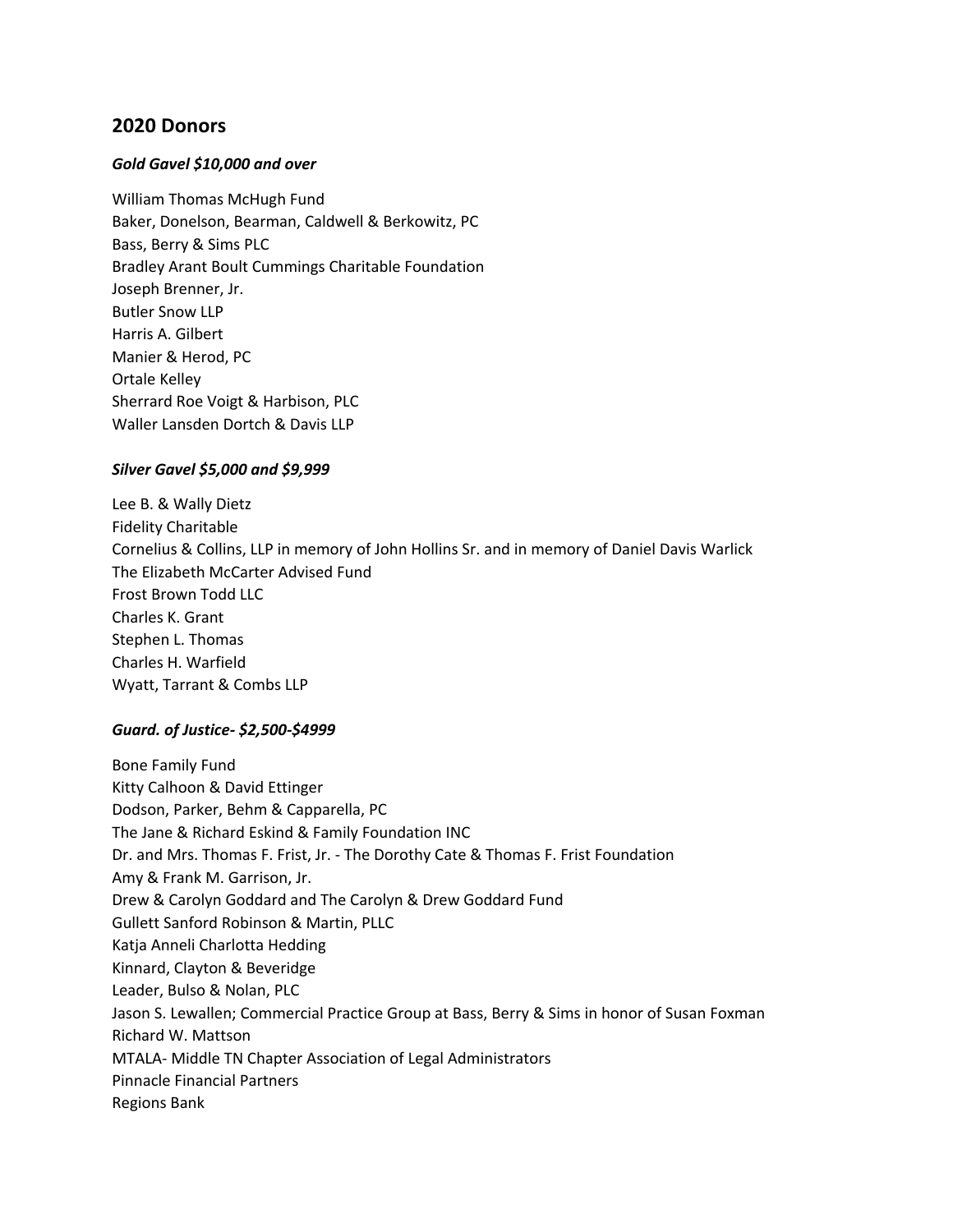Philip R. Russ Leigh Walton Kate Stephenson Shirley & Stuart Speyer, Shirley & Stuart Speyer Family Fund SunTrust Foundation Taylor, Pigue, Marchetti & Blair, PLLC Elizabeth & Kevin Warren

### *Champions of Justice 1000-2499*

Belmont University April Y. Berman Berry & Tudor Judge Michael W. Binkley Claudia and Gordon Bonnyman Iris W. Buhl, Buhl Family Advised Fund of The Community Foundation of Middle Tennessee in honor of Cindy Durham Cynthia A. Cheatham John R. Colvin Nancy Krider Corley Joanna & Phil Curran - in memory of Jean Crowe Hon. J S. "Steve" Daniel Karen Davis Suann & Ralph Davis Mark Deutschmann Jacqueline B. Dixon Dan Elrod Eventbrite Mary Taylor Gallagher John E. & Allis Dale Gillmor Stanley E. Graham Juliet Griffin & Al Cocke R. Dale & Nancy G. Grimes Tracey George & Chris Guthrie Hagan Law Group, PLLC Becky Harrell, Kent & Becky Harrell Charitable Advised Fund of The Community Foundation of Middle Tennessee Tom Harrington Lela M. Hollabaugh Holton & Mayberry, P.C. Judy C. Johnson Susan L. Kay Mr. & Mrs. William B. King, King Family Advised Fund of The Community Foundation of Middle Tennessee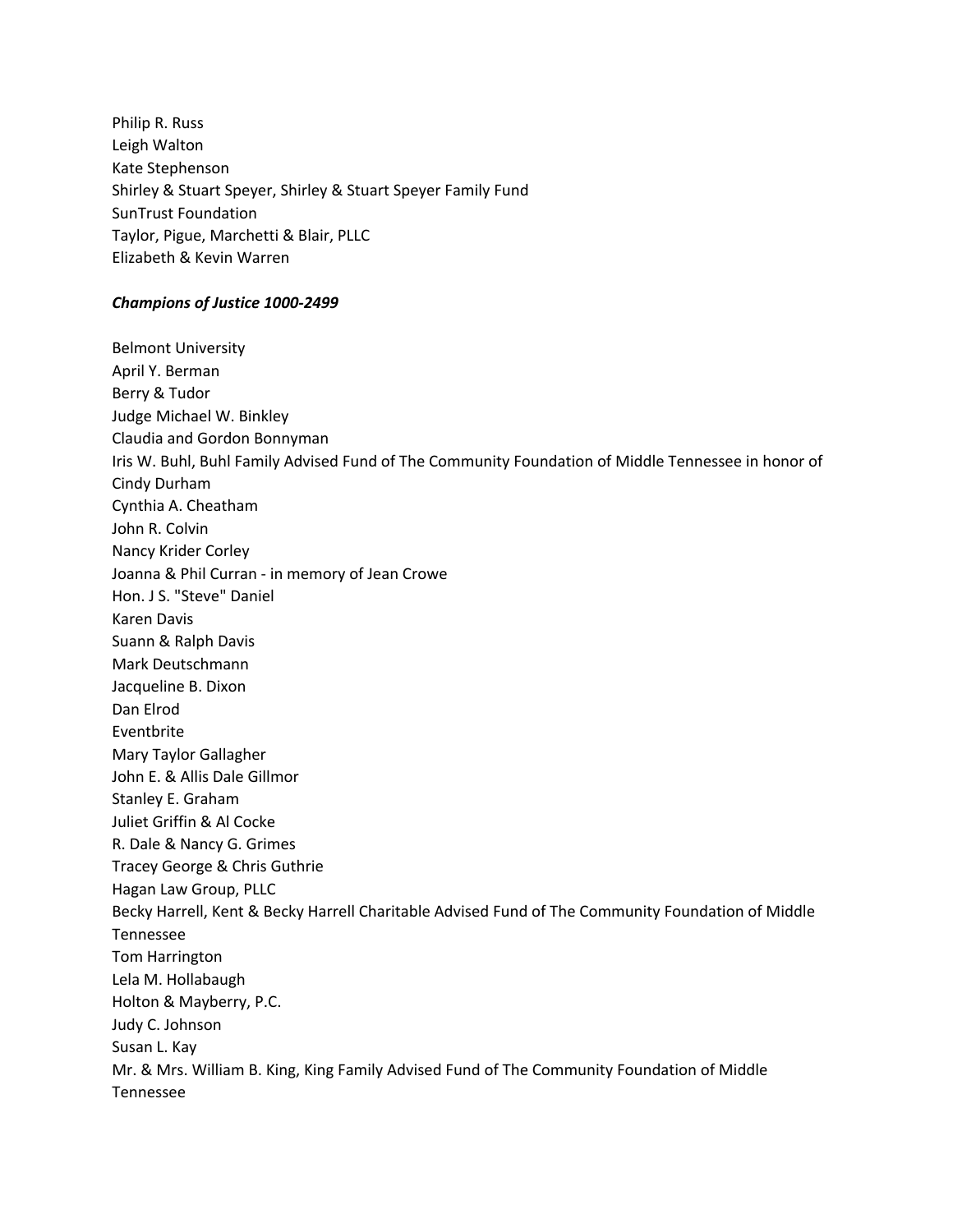William C. Koch, Jr. KraftCPAs in memory of John Hollins Sr. Heloise Werthan Kuhn Edward D. Lanquist Jr. Lee, Danner & Bass, Inc. Theodore W. Lenz Jan Abby Liff in memory of Jane Eskind Carla L. Lovell Roger T. May Barbara & Ted Mayden, The Barbara & Ted Mayden Donor-Advised Fund of Fidelity Charitable Margaret C. Mazzone Carrie & Ryan McCutcheon Susan Emery McGannon Dan Mecklenborg Jay & Julie Miller Marlene Eskind Moses Nashville Electric Service Nelson Mullins Riley & Scarborough. L.L.P. Network For Good Leslie Newman Eric Osborne Parthenon (TN) Chapter of The Links, Incorporated Patterson Intellectual Property Law, P.C. Pepper Law, PLC Riley Warnock & Jacobson, PLC Phillip & Christy Robinson Sam Stumpf Lyndsay & Randall Sanders Carolyn W. Schott Joan B. Shayne SIMS|FUNK, PLC Joanne & Joe Sowell Janice L. Spillman Tony Swafford Matt & Judy Sweeney Paul Swiney T & T Family Foundation Bruce & Jaclyn Tarkington Overton & Robin Thompson Robert D. Tuke Trauger and Tuke Mr. & Mrs. Bynum E. Tudor III Waldron, Fann & Parsley DarKenya Waller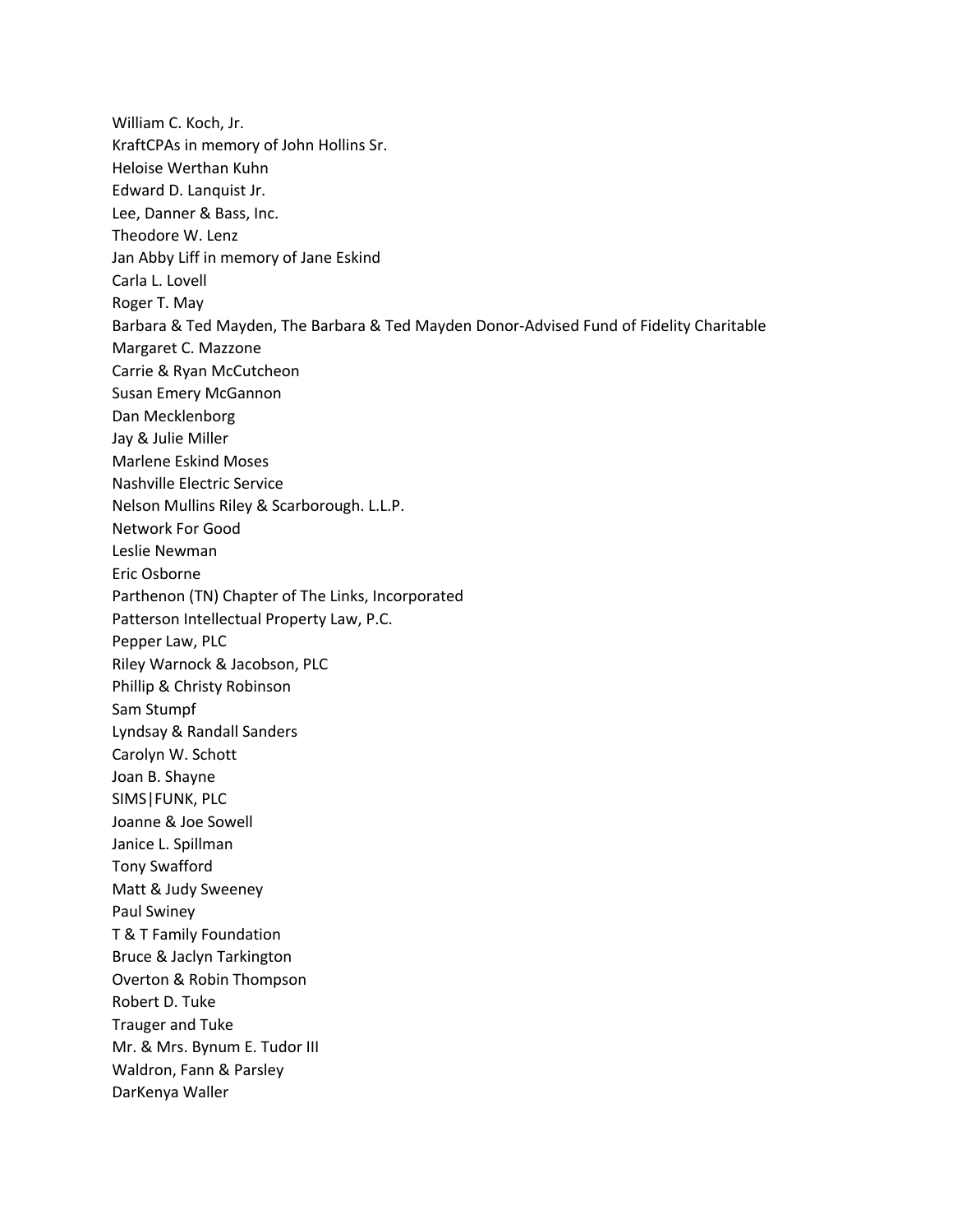Jim & Shelly Weatherly Joni Werthan Susan & Ashley Wiltshire in honor of Eric and Babara Chazen, in Memory of John Chambers, in memory of Frank Scanlon, in memory of John Hollins Sr and in memory of Elizabeth Smith Katherine E. Woods Charles K. Wray Mandy & Stephen Young Nicholas S. Zeppos & Lydia A. Howarth Stephen & Jamaica Zralek

### *Friends of Justice 500-999*

Justin Adams Leigh & Hunter Atkins John H. Bailey III Jean & Jeff Bradford Karyn & John Bryant Margaret Blair & Roger Conner William Bush George H. Cate III John T. Cook Thomas B. Cresswell, Jr. Bob & Phoebe Drews Lou Anne Dulaney Charles W. Dunn Marshall C. Eakin Michael Engle DeWitt Ezell, The Ezell Family Fund of Fidelity Charitable Marbut G. Gaston, Jr. Jessica & Jason Gichner Riney Green Catherine H. Gwyn Suzanne Hartness David &Tracy Head John S. Hicks J. Reginald Hill Barbara Holmes Marnie Huff & Ted Carey Wearen & Bitsy Hughes Christy Wilkins Ivey David Krantz & Marybeth Shinn Kyle Lehning Samuel D. & Mary Ann Lipshie Cathy Link & Kirby Pate MD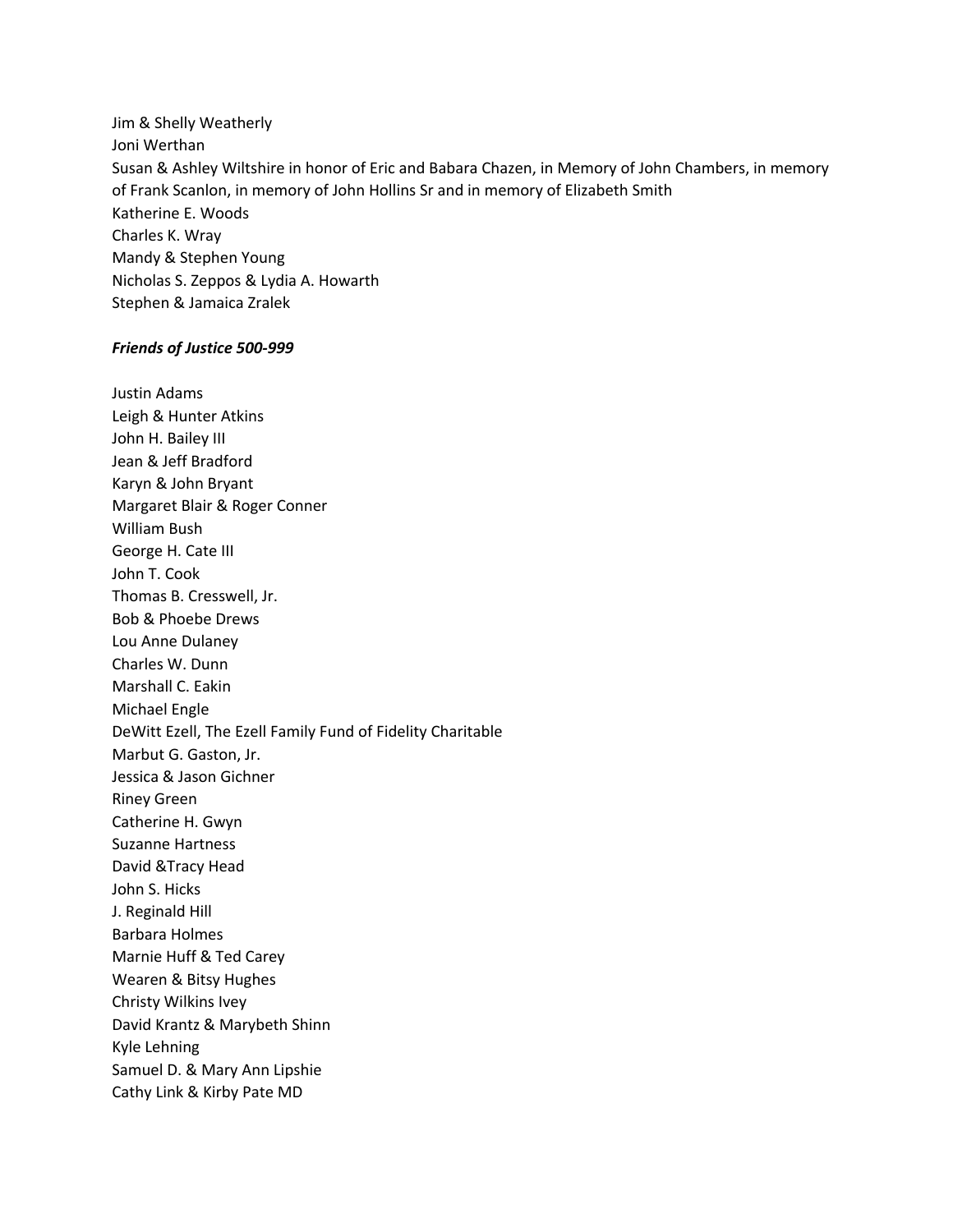Travis G. Lloyd Tracy M. Lujan Keith M. Lundin Chancellor Anne Martin Henry Martin in memory of Bill Redick Judge James G. Martin III Louise McKenzie John C. McLemore, PLLC Marc T. McNamee J. Eric Miles Christine Modisher& Marsha Williams Karen Neal & John Berggren Marc & Wendy Overlock Erin Palmer Polly Rassas, North & Associates David & Kay Raybin Nathan H. Ridley Richard M. Riebeling Eric Ritter Brian D. Roark Roger B. Rosenbaum in memory of Drake Holliday Gary C. Shockley Robert Sholl & Jill Wickham Andrew J. Shookhoff Hon. Jerry L. Smith Joshua Squires Walter H. Stubbs Charles Sullivan Sumner County Bar Assn. Daniel J. Sharfstein and Ann Mikkelsen Scott J. Tansil Bob & Mary Battle Thompson Juanita & Charles Traughber Elizabeth C. Walls, Colton Family Advised Fund Bill & Pam West in memory of John Chambers R. Kreis White William J. Yost The Annette and Irwin Family Foundation

### *Sustaining Members 150-499*

Dr. Garrett and Lane Adams April Ashburn Austin Peay State University, Women & Gender Studies Program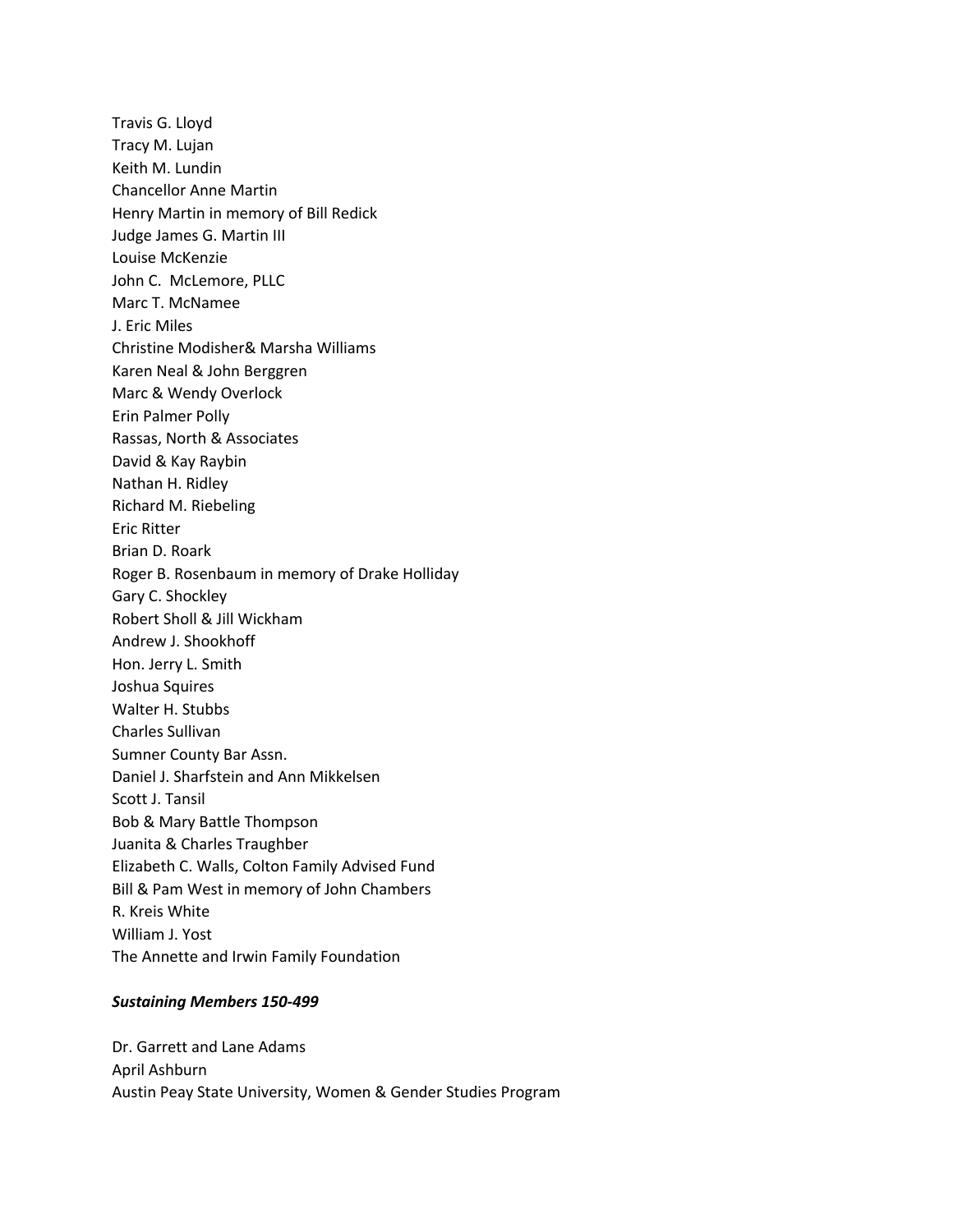Kristopher Ahrend Patrick L. Alexander Mr. & Mrs. Lawson C. Allen, Mary Lauren & Lawson Allen Family Fund Mike & Jennifer Anderson Kathy Austin Calene Baldwin Timothy J. Babb E. Graham Baker, Jr. Judy & Joe Barker Milton Bartley David L. Battis Nader Baydoun Rep. Bill Beck Eileen T. Beehan Catherine & Jeff Beemer Margaret Behm & Harlan Dodson in honor of Susan Wiltshire & in memory of John Hollins Sr Teri Bess Mark S. Beveridge Mr. & Mrs. Stephen E. Blackmon, Jr. John T. Blankenship Hunter Branstetter Michael & Lisa Bressman James B. Bristol Mary F. Bristow Molly & Stewart Bronaugh Elizabeth Betsy Brown Joe B. Brown Laura Elizabeth Brown Morgan Brown Jon & Barbara Bruce Brenda & John Bryant Ann & Frank Bumstead Josh Burgener Judge Leon Burns Mr. & Mrs. Andrew W. Byrd Maria & Billy Caldwell Mr. & Mrs. Robert R. Campbell, Jr. David Cañas Ben H. Cantrell Lisa M. Carson Mark & Pamela Carver Susan P. Chambers George D. Clark, Jr. Mary Frances Clark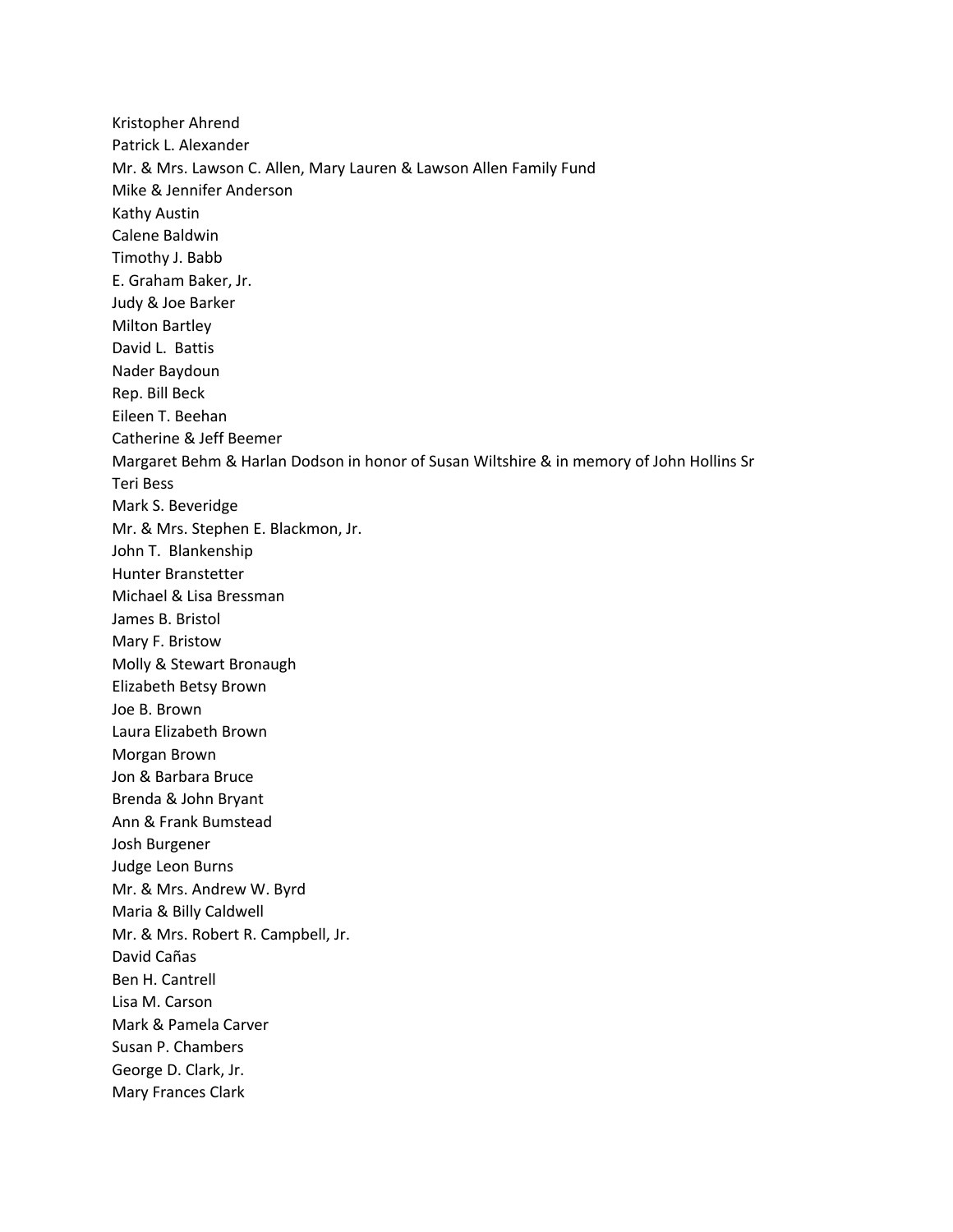Mr. & Mrs. Shelton Clark Judge Frank G. Clement Jr. Bob Cooper Dan Crowe Lew Conner Greer Cummings Richard L. Daft Stephen E. Davis Robert S. Day Jr. Andrew Daughety & Jennifer Reinganum Joshua A. Decker Roy DeSha, Jr. Dot Dobbins Burney T. Durham Dana Dye & Allston Vander Horst John & Lake Eakin in honor of Randall Kinnard Daniel Eisenstein Hugh W. Entrekin Laurie & Steven Eskind Amy J. Everhart Anne-Marie Farmer Ron Dudley Farris Judge Mark J. Fishburn Derria Ford Tom Forrester & Cindy Sellers Pat M. Fraley, Attorney at Law Franklin Synergy Bank Chaucey Fuller Lorelee & John Gawaluck Amy & Lucian Geise Sally Goodrich Kathy Griffin in honor of Mary Griffin Harden & John Griffin Jr. John A. Gupton III Robert Guy Jay Hardcastle Hal D. Hardin Penny Harrington in memory of Mary Schaffner Alvin L. Harris Mike Harris Ronald G. Harris Scott K. Haynes Thomas J. Haynes Dan Hedrick Branch H. Henard III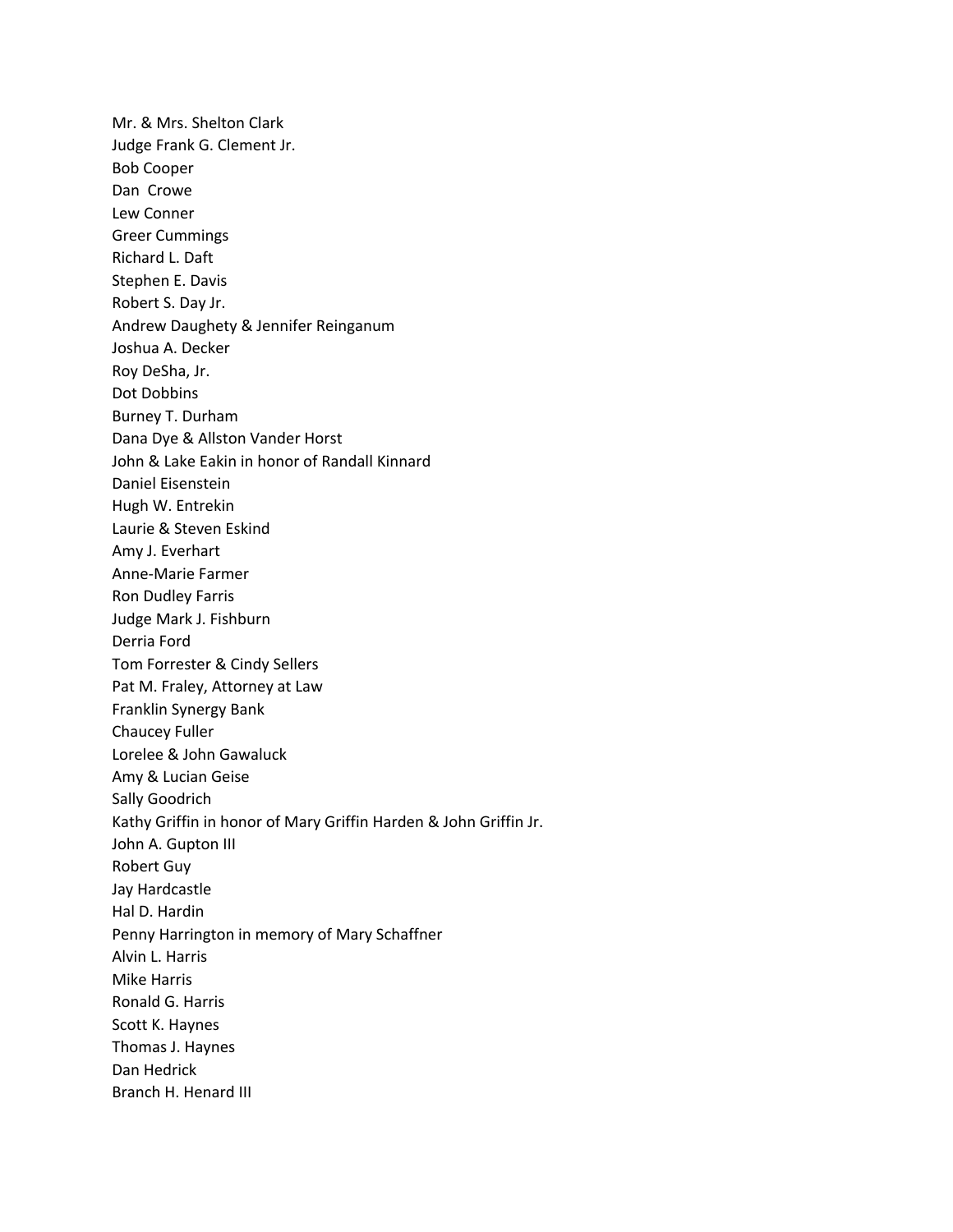Trisha L. Henegar Guy M. Hicks Judge Bill Higgins Melanie & Doug Hirt Michael Hodge Kolin & Misty Holladay T. Wayne Hood David O. Huff John Huie in honor of Kyle Lehning R. Darrell James Hon. Lynda F. Jones Terry W Jones Stephen P. Jordan David R. Kennedy, Judge Katie Bell Klinghard Sherry Knott David Kozlowski Kroger Community Rewards Amy E. Kurland Walter C. Kurtz Rob & Christie Laird Howard & Elizabeth Lamar Law Office of Donna Simpson Sigrid Leitner Sally Levine, Sally Levine donor advised fund of Schwab Charitable Michael & Ellen Levitt Tom and Lee Limbird Wendy Lynne Longmire Colleen P. MacLean Nancy MacLean W. Lee Maddux Darlene Marsh & David Axford Robert J. Martineau, Jr. Alan & Leona Marx Hon. Randal & Janice Mashburn Cheryl White Mason Steve & Susie Mathews Ralph McBride Jr. Linda & Dr. Steve McFadyen-Ketchum Katherine McElroy David McNamee Maureen & Justin Milam Molly & Calvin Miller Diana & Jeff Mobley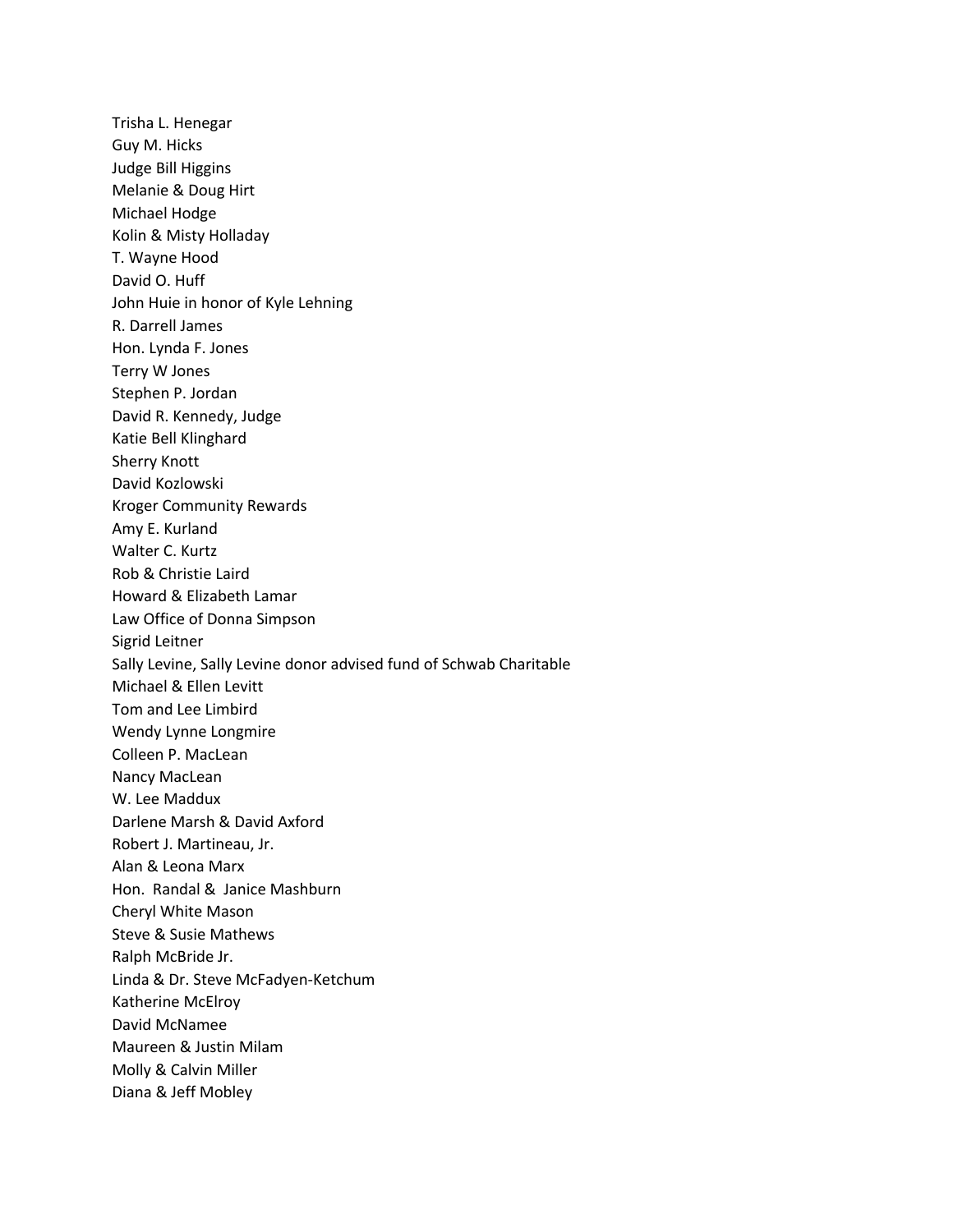Mark E. Morrison Lynn Morrow Rachel Moses George E. Mudter, Jr. Murfreesboro Half Marathon Gerald D. Murley, Jr. Amy Cross Nance Eugene Harris Nelson Network Solutions Group, LLC William R. O'Bryan Jr. Kerry O'Neil in memory of Bob Sullivan Norma McGee Ogle Peter & Kim Oldham in honor of Kevin Fowler Judge Louis & Linda Oliver Lynn Omohundro Maureen Organ William T. Owen Stephanie Padly-Julien Justin A. Page Mr. and Mrs. Todd E. Panther Lynn & Bill Parsons in honor of Ashley Wiltshire Michael S. Peek; Commercial Practice Group at Bass, Berry & Sims in honor of Susan Foxman Lisa E. Peerman in honor of Alex Peerman Jeni Pegram Clay Petrey Kenneth J. Phillips Wm Paul Phillips Emoke Pulay PFLAG- Franklin Michael Steve Phillips, CPA, JD Tracy Powell Ron Pursell Lisa Quigley & Larry Harrington Mr. & Mrs. James G. Ramsey Lee W. Ramsey in memory of Frank Drowota & Riley Anderson Thomas L. Reed, Jr. Frank H. Reeves Mozianio Reliford Jeanette Roch Mary Frances Rudy Howard G. Safer Maria M. Salas Joan M. Scaia and in memory of Marty Katz Elaina Scott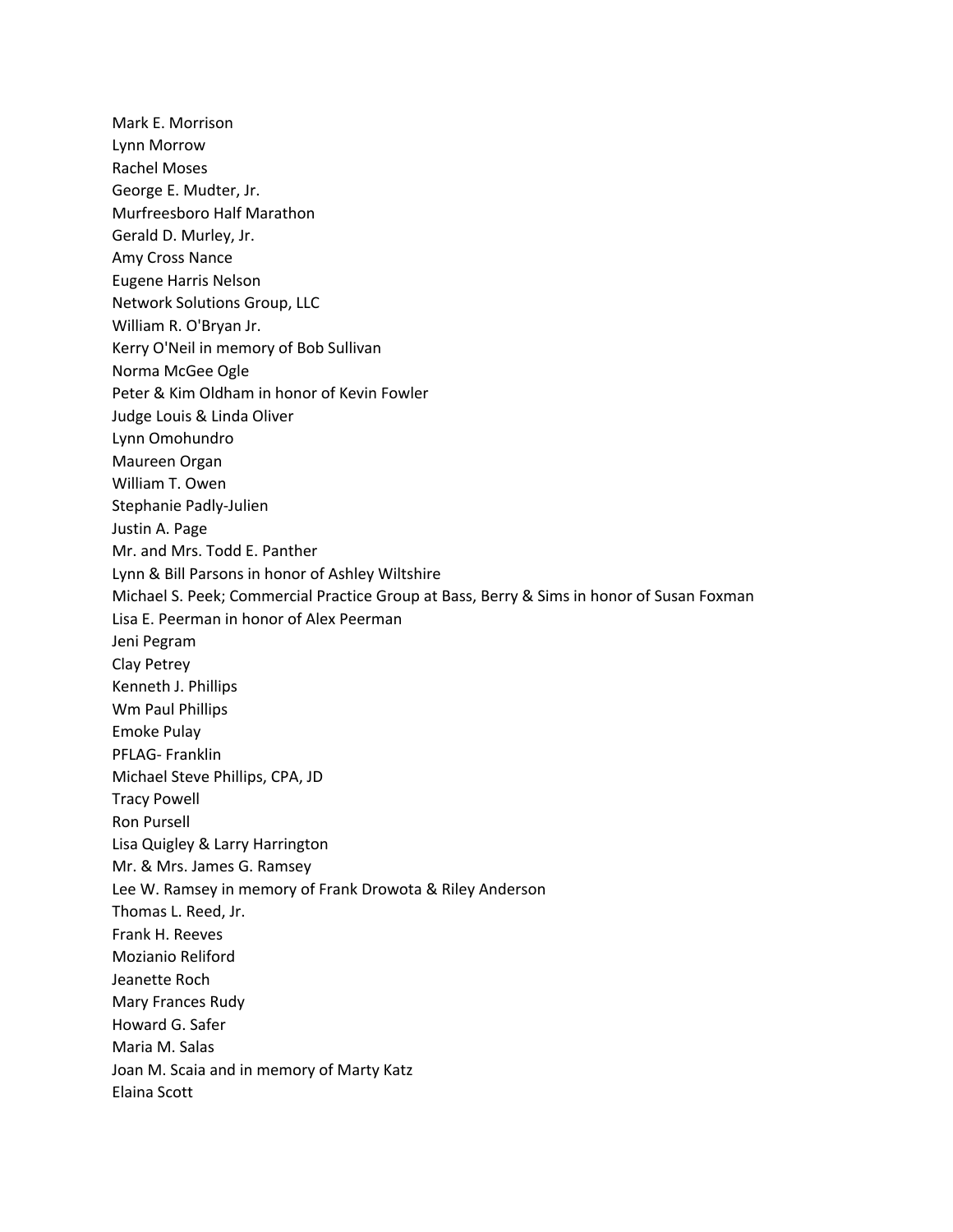Elizabeth Schott Chay Sengkhounmany Bud Sharp Emily A. Shouse James K. Simms IV Eric & Eileen Smith Jeff and Rae Anne Smith Barbara & Bob Snell Clark Spoden SunTrust United Way Campaign Carolyn & Steve Taylor Ellen C. Tewes Allison Thompson Sandee & John Tishler Byron R. Trauger United Way of Sumner County John R. Voigt Knox & Betsy Walkup in memory of Sen. Joe Haynes & Bill Carpenter Jr. Anne B. (Mimi) Wallace & Marian Harrison Monte D. Watkins Robert and Patricia Wedemeyer David & Ginny Welles Mark H. Westlake Robin Wheeler Kathleen Williams Larry R. Williams Mr. & Mrs. Ridley Wills II Claude & Elizabeth Workman Don Wyatt Sonya & Matthew Wright Jeffrey & Susan Zager

### *Pacesetters 1-149*

David Addington Mr. & Mrs. William P. Alexander III Emily Algire Burkley Allen David M. Amonette Kristen Amonette Timothy L. Amos Robert A. Anderson Teresa Anderson Fran Ansley & Jim Sessions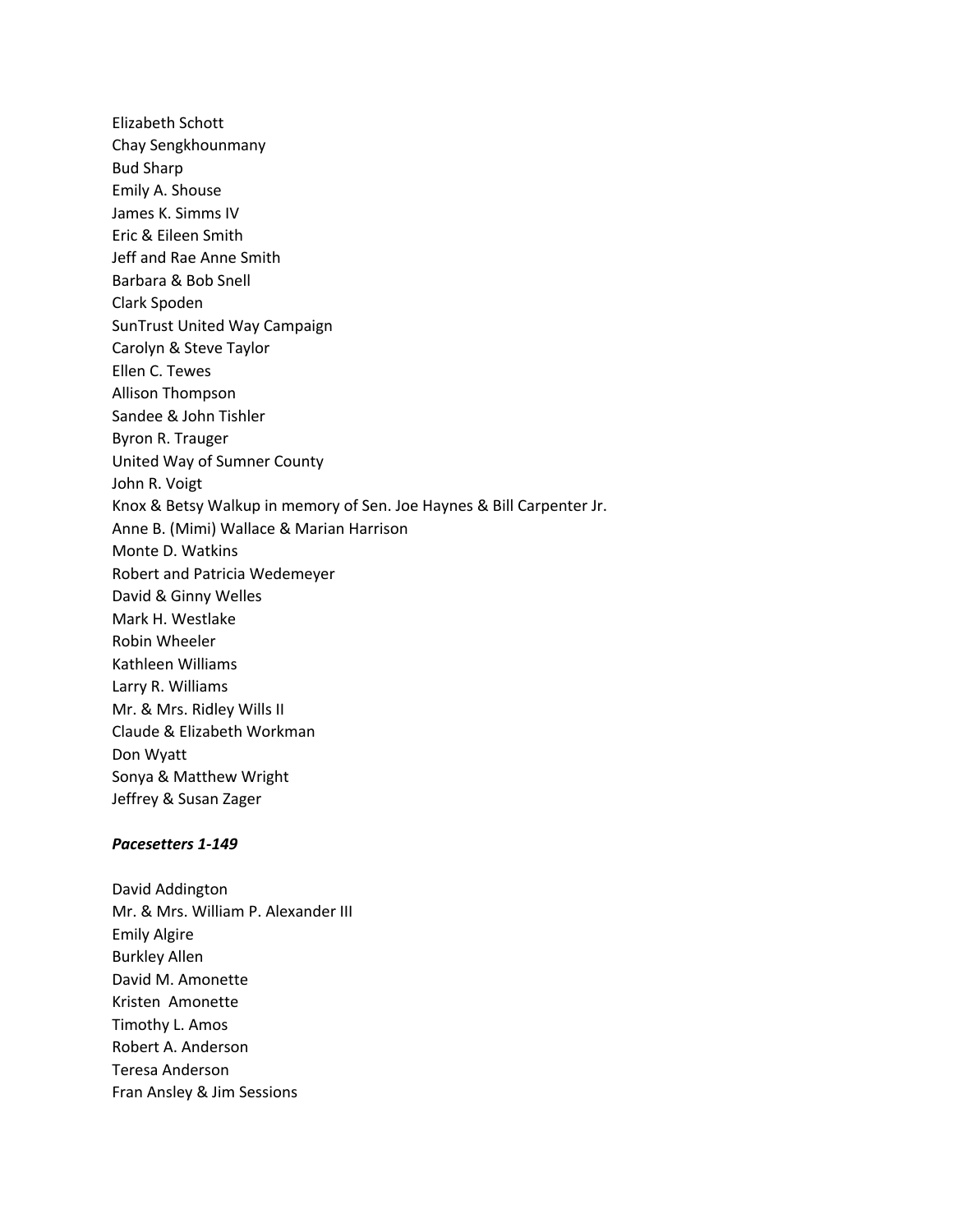Elizabeth C. Asbury Kristi Wilcox Arth James and Diane Bailes E. Warner Bass Karen B Bauer Sonya G. Bellafant Alyson Bennett Daniel P. and Kristin E. Berexa Ray Berk James W. Berry, Jr. Aaron Bibb Judge Joe P. Binkley Jr. Jeff Bivins Judge Melissa Blackburn William & Beverly Blankenship Mary & Steve Blount Cullen Boggus Merle C. Born Diana Bradford John Bratcher John Auston Bridges in memory of Jane Bell Keith H. Brinkley Essence Brisco Tom Brittingham & Connie Culpepper Catherine Y. Brockenborough James Brooks Thomas W. Brothers Brian & Caroline Browder John M. L. Brown Linda Brusseau Caroline Brzozowicz Benjamin Burdett Wilton Burnett Jr. Brett A. Burrell Karen Bush Will Caldwell Patricia G. Campbell Margaret Campbelle-Holman Grayson & John Cannon Rose P. Cantrell Johnnie Caples Cheryl L. Slay Carr Mary P. Carter Anna Catlin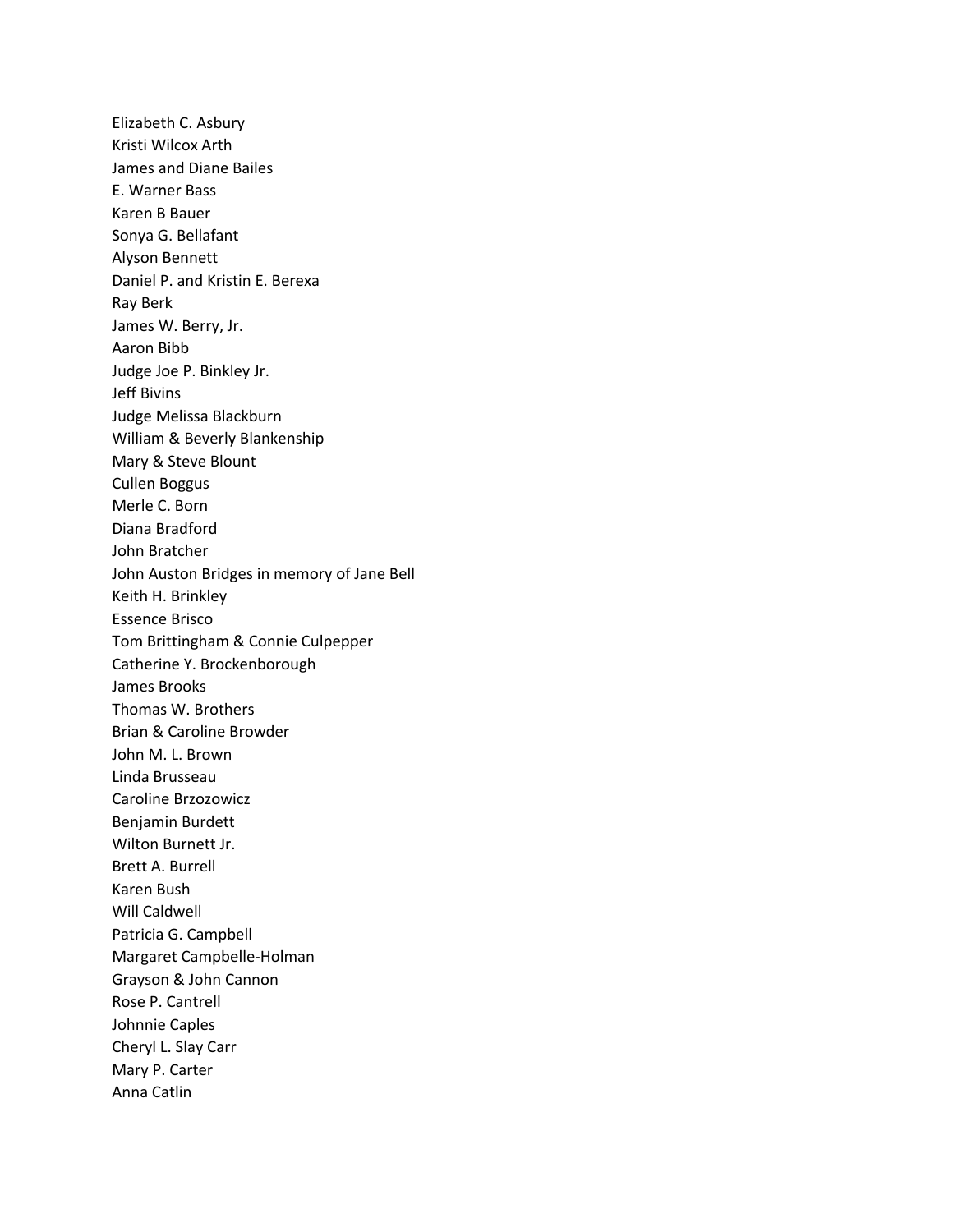Kay Caudle John Patrick Cauley Evalina C. Cheadle James R. Cheshire III Mrs. Stanley Chernau in honor of the Chazens Arnold Basil Clapp Connie Clark Barbara Cloud Nicole Clemmons Sarah Coleman Robert Rowland Cook Linda G. Cooper Tom Corts D. Michael Craig Jerry Creasey Robert A. Croy Andrae Crismon Ted A. Crozier, Jr. Patty & Dick Cummings Brittany Curry Dixon & Kate Dabbs in honor of Emma Sholl Angelita Blackshear Dalton Carrie Daughtrey Martha Craig Daughtrey Sarah H.W. Davis David & Caroline Diaz-Barriga Kerry Dietz Diane Diianni & Todd Morton Serena Dickerson Mr. & Mrs. Robert S. Doochin Bob Downey Katy Duryea Peggy D. Downing Jim Duncan Judge Timothy L. Easter Frances Edwards Mrs. Clara C. Elam Leah Eldridge Evan W. Elliot Paula Ensinger Amy & Jon Evans Julie Evans Chris Farren John & Deborah Farringer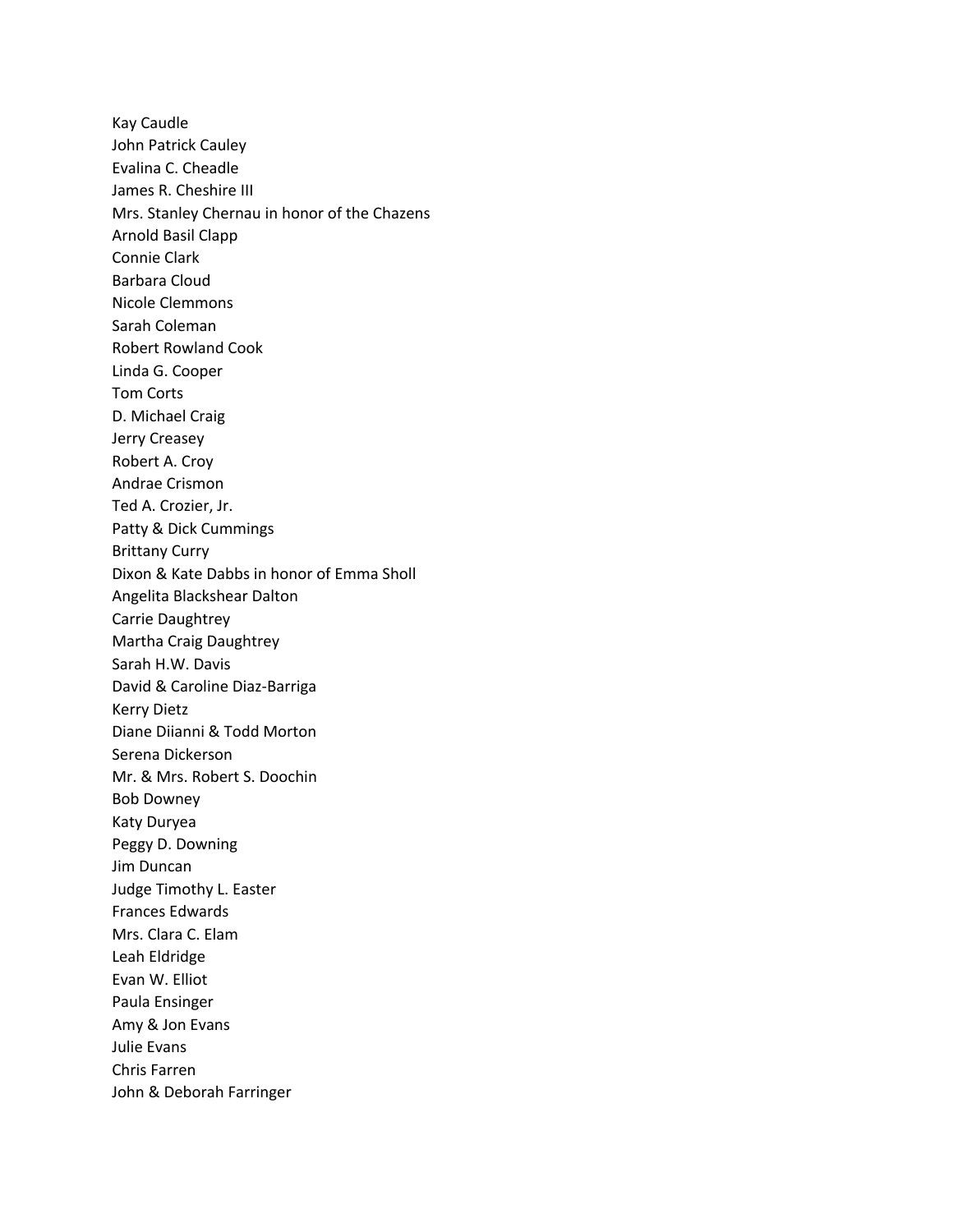Robert A. Fellman Scott W. Fielding Mrs. T.S. Fillebrown, Jr. Henry D. Fincher Alan Fister Kyle Floyd Tatum Flynn Dr. Henry W. Foster Leon Foster Mary S. Foust Doug Franck Hillel Frankel Charles Rashon Frazier Pete Frierson Frizzell & Frizzell, PLLC Jeffery S. Frensley Ronald E. Fults Tim K. Garrett David N. Garst Jay Geller Mary Michelle Gillum Grant C. Glassford Robert H. Goodall, Sr. David Goodman Jay Grannis Shirley Greenberg Steven J. Greil Brooke Grubb & Amy Gentle Judge Sharon E. Guffee Frank & Jeannette Gunn Dorris Hadley Whitney Haley Roger D. Hamby Corey Harkey Trey Harwell Robert J. Hazard Prof. & Mrs. J. Leon Helguera Kim Helper Sharon Helton & Wayne Wood Stephanie Henry Alice P. Heywood Guy & Marci Hicks Hon. Ross H. Hicks David & Cathy Hill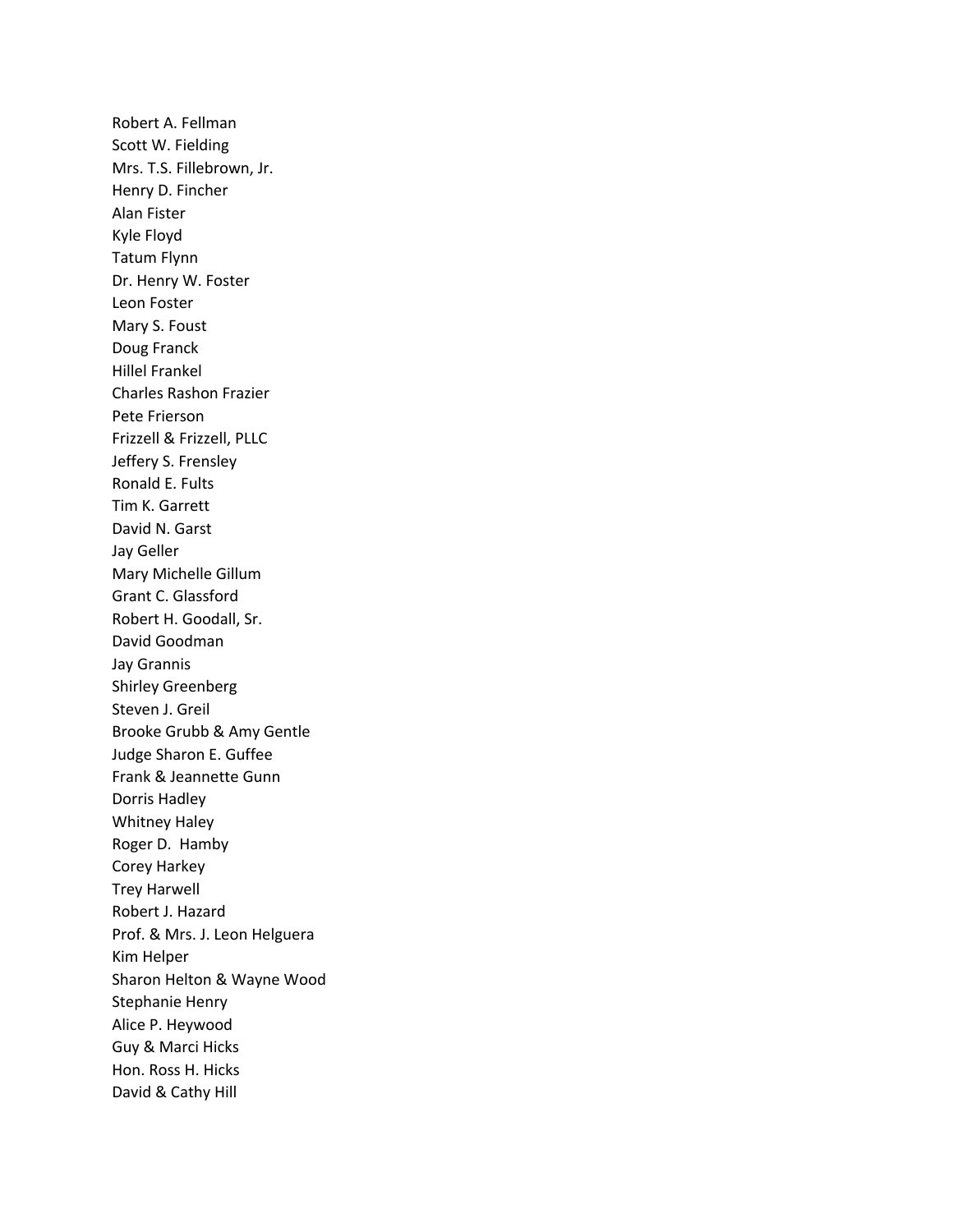Randle W. Hill Jr. Jason D. Holleman Sheila Holman Sohnia Hong Iska H. Hoole Margaret & Bill Howell R. Howser Erin Phillips Hughes Laurie Hughes Samuel and Jessica Jackson Stacie Jacobs Nicole James-Eleeh L. Nicole James Michelle Jenkins Cathy Jennings Brittney Jerkins Anne Michelle Johnson Victor Torry S. Johnson III Allison Jones Amanda Jones Carolyn Jones John Wesley Jones Julie & Heath Jones Madison Jones Mary Loventhal Jones Patricia Jones Elizabeth Jordan Kacy Joy Irma Kaplan James D. Kay, Jr. Carole F. Kenner Joseph Klockenkemper Mary Ellen Knack Sherry Knott & Sumter Camp David Koziak Meryl & Keith Kraft Barbara & Ken Krushenski Amy Kubland Paul Kuhn Barbara Kurland Kathryn J. Ladd David B. LaRoche in memory of Matt Murfree Maudie LeBlanc Legal Files Software, Inc.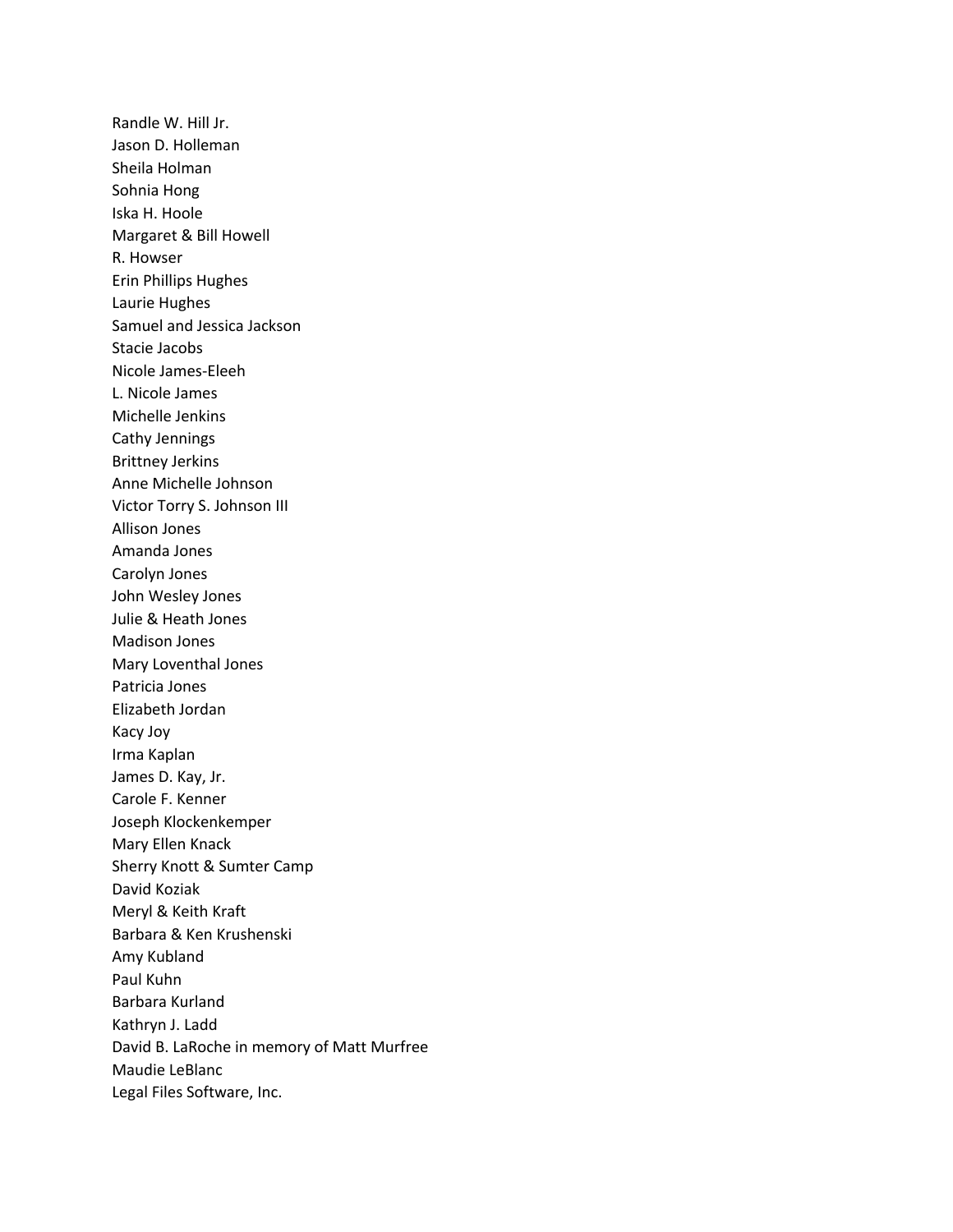William H. Leslie Kim & Bob Looney J.W. Luna Allison Lynch Monica Mackie Lethia Mann Kendra J. Mansur Patty & Jim Marks Dr. Christa S. Martin, Vice Mayor, Columbia, TN Deborah M. Martin Elizabeth Martin in honor of Robyn Ryan Robert D. Massey Jillian C. Mastroianni John J. Matchulat Graham Matherne James S. Mathis, Jr. Joan Mayberry Kimberly McCall Judge Amanda McClendon Anthony & Mary Jane McFarland Donna McFarlin Harrison McIver Louise A. McKown Melba McNairy W. Warner McNeilly Jr. Aimee Miller-Luna Stephen L. Meyer in Memory of Frank Scanlon Mr. & Mrs. Richard and Sharalena Miller William E. Miller John L. Mitchell Dr. Charles L. Moffatt Kate Monaghan Frank E. Mondelli Monk Family Music Group Douglas Baird Morgan Patricia Head Moskal in memory of Frank Scanlon Ann Mostoller Sharmila L. Murthy Janet E. Mynatt Tom & Ines Negri Jennfer A. Neenan Timothy H. Nichols Walter F. Nichols Lynleigh Noel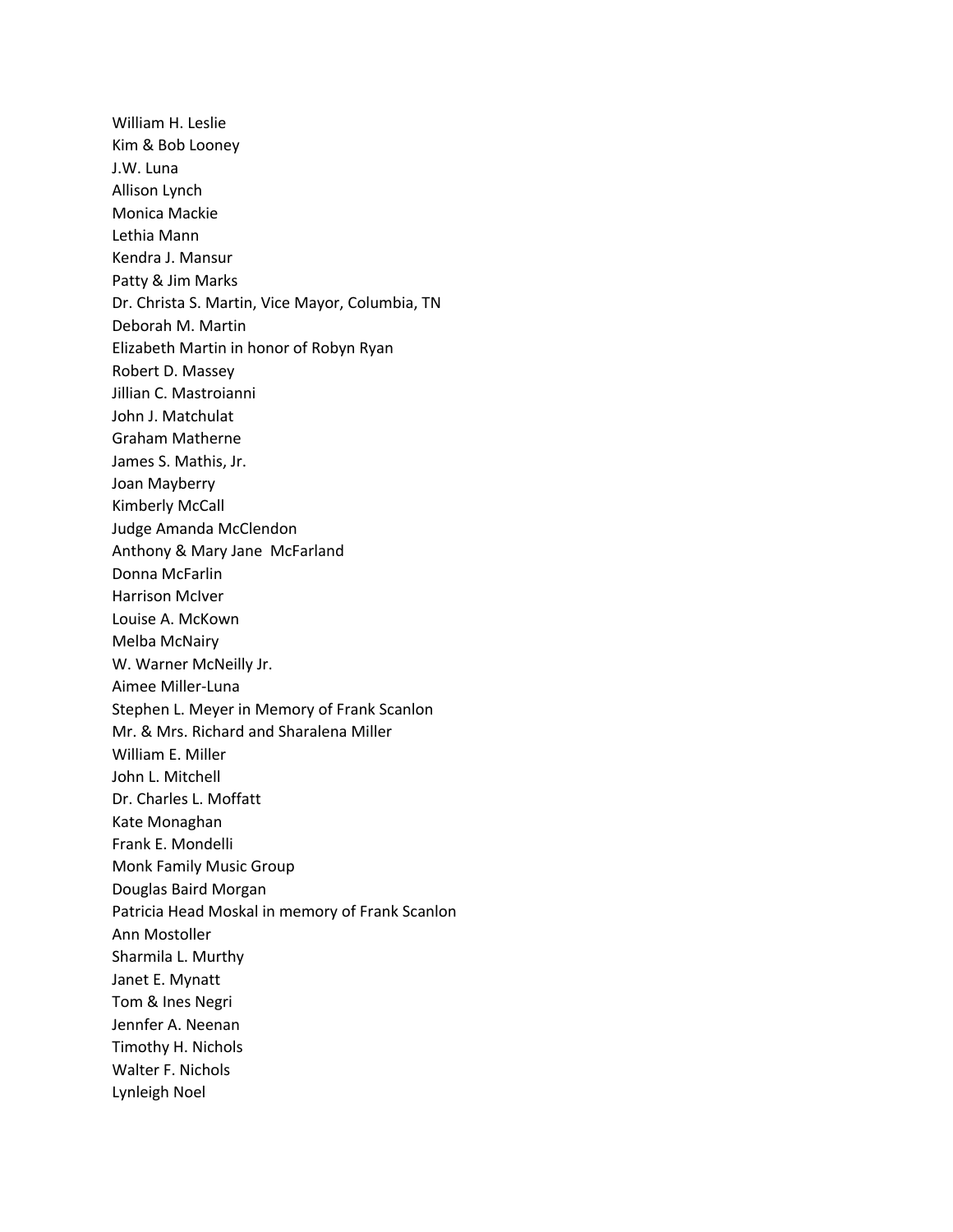Stephanie Northington William L. Norton III Linda and Michael O'Neal Mr. & Mrs. Russell Oldfield, Jr. Susan & Rick Oliver Judy A. Oxford Jana Lisle Parham H. Thomas Parsons Robert S. Patterson Lisa W. Perlen Robbie & Mike Pinter Leonard Pogue Margaret Innes Pollard Thomas Harding Potter Mary Jo Price J. Terry Price Heather A. Quinn-Baderr Nancy W. Ray Roland Reed Angie Ridings Lisa A. Rippy Barbara & Glenn Rose Marissa & Ben Russ Clifford Roberson Hiasaura R. Rubenstein Patricia Rulon Dora L. Salinas Samantha Sanchez D. Billye Sanders Rick G. & Helen M. Sanders Jeromye Vaughn Sartain Mickey Schmitt Heather Lynne Scott Krista Scruggs Benjamin R. Sears Sara E. Sedgwick John S. Seehorn; Commercial Practice Group at Bass, Berry & Sims in honor of Susan Foxman Lillie Ann Sells Betty Jo Shadow Suzanne Shaw Emma Sholl Jacqueline B. Shrago Martin Sir in memory of John Hollins Sr Lesa H. Skoney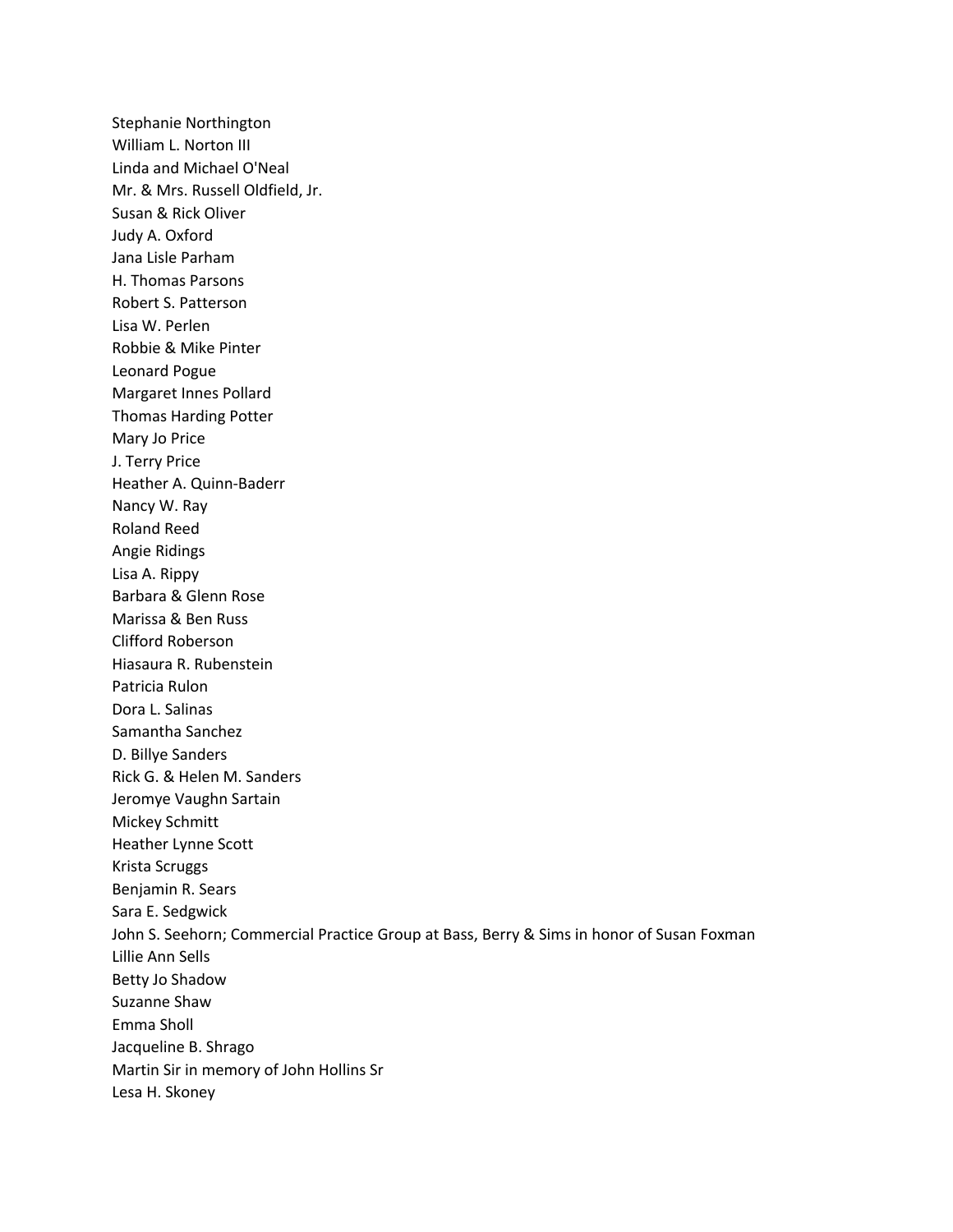Daniel Slattery Mr. & Mrs. Barry R. Smith David W. Smith & Stephen D. Nixon; Commercial Practice Group at Bass, Berry & Sims in honor of Susan Foxman Carol Ann Smith Scott Smith Sue C. Smith Virginia S. Smith David M. Smythe Donna E. Sonner Janis Sontany Jesse Spencer-Smith State Auto Insurance Ashley D. Stearns Joycelyn A. Stevenson Steven Stout Jane & Jim Stranch Jeffrey Scott Strickland Dr. Paul & Mrs. Mary Stumb Dalih Suchet Leo A. Sullivan Patricia Sullivan Sean Sullivan Tabitha Tackett Mark Tallent Target Cyber Grant Susan Burks Tatman Judge Royce Taylor Joshua Thomas G. Scott Thomas Lee Ann Thompson Ansley Tillett Dale Tipps Rebecca Toca Phillip & Pamela Trella Paula Murphy Trujillo John A. Turnbull Barry Turner Jolene Underwood Jeffrey Usman Charla Vandermeer Irwin Venick & Jeanne Ballinger Kathryn Hannen Walker Mary E. Walker